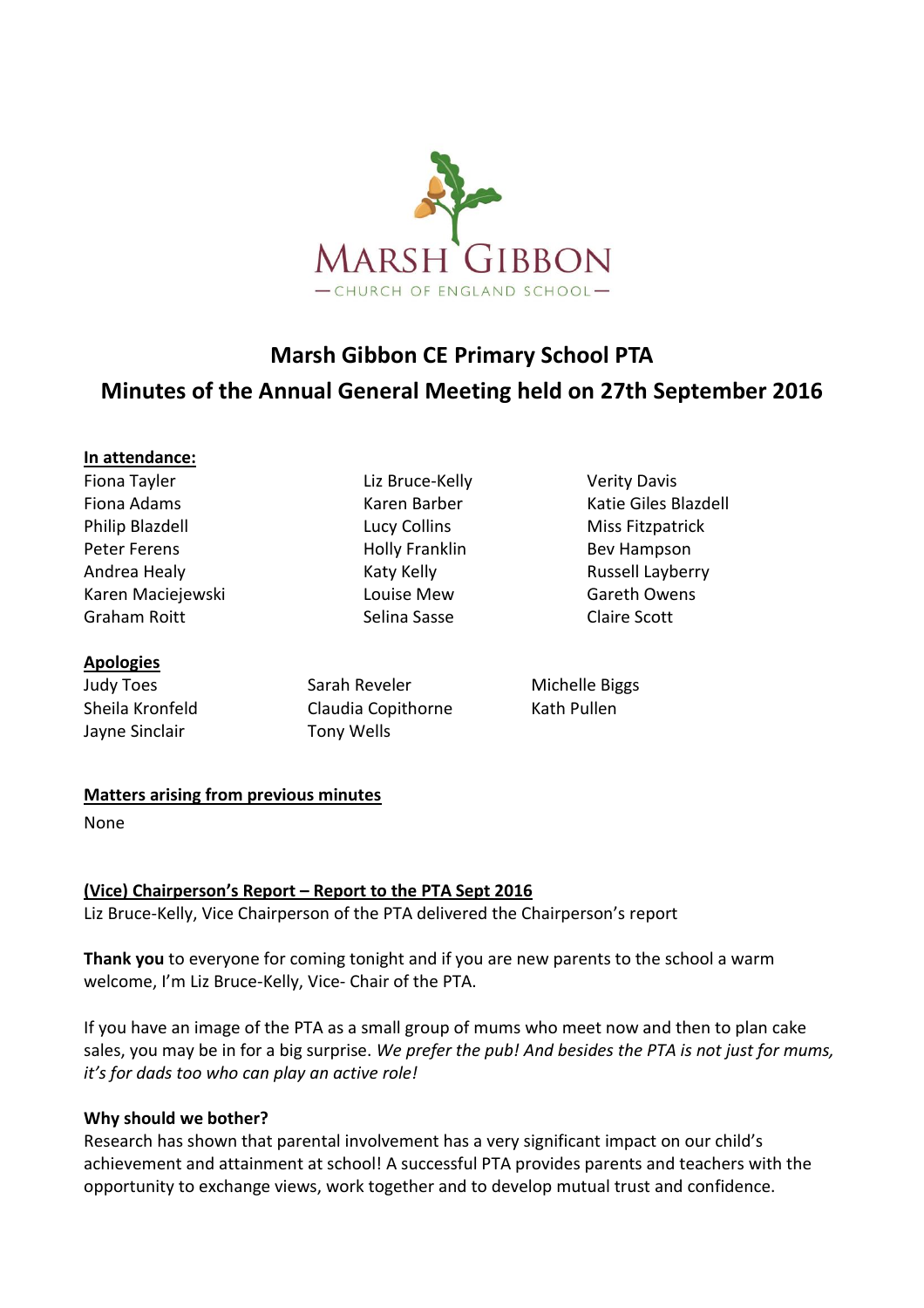### **But I don't have time!** *(I hear you say!)*

In a world where everyone's time is precious, it can be a daunting thought getting involved with the PTA but we value anyone's time whether it's a little or a lot that you can offer!

## **As parents or carers and teachers we are all automatically members of the PTA. And the PTA is crucial to a school's smooth running! We work in partnership with the school!**

Recent figures show that PTAs raise over 73 million pounds a year, providing funds to improve the school experience for millions of children in both primary and secondary education – from buying skipping ropes to equipping an ICT suite!!! *Wouldn't we like a bit more of that?*

**Well here at Marsh Gibbon School** we haven't raised quite that much over the last 13 years that I've been involved with the PTA but we've helped fund a new **swimming pool**, a new **Butterfly Classroom** *(my daughter's class was the first in there and she's 15 years old now!),* **extended the classrooms** for years 1 to 4, fundraised for the **learning pod**, we've helped equip the new classroom's for year's 5 & 6, paid for the **industrial oven** in the kitchen and there's more building going on that you can see now! *So actually we haven't done too badly! And that doesn't include the little things like paying for the coaches to take the children to see the pantomime or new PE Kits for playing sports at other schools and tournaments!*

As you may have gathered by now our PTA needs you to help it continue with its vital fundraising to improve the resources available and our children's experience of education. Fundraising success is only made possible by the involvement of parents.

## **Why should I get involved?**

Enjoy being informed and understand the challenges the school faces and become part of the solution. Boost your child's well-being and help raise funds to improve the resources available to your child. It's proven that children do better in school when parents are involved.

### **Now to say thank you to those who have been or are involved…**

I would like to thank **Daniel Byrne** for his 4 and a half years as Chair who unfortunately had to step down earlier this year. So that means we are looking for a new Chair who enjoys chairing meetings and keeping us organised. We have a great team who will ensure that whoever takes on what could be seen as a daunting role is well looked after.

I would also like to thank **Fiona Tayler** for being a diligent Secretary, **Sarah Reveler** for being a scrupulous Treasurer, and **Andrea Healy** for being a committed Fundraising Coordinator. I would also like to thank the **Class Reps**, without them we wouldn't be able to organise our fundraising events as successfully. Their role is vital especially when it comes to passing on information from the PTA to other parents in their child's class and hopefully they find it very rewarding. Finally, I'd like to thank **Sam Smith** and her kitchen staff for the wonderful cake they have baked for you tonight!

### **Thank you**

# **Headteacher Report - Report to the PTA Sept 2016**

Verity Davis, Assistant Head Teacher delivered the Head Teacher report.

Thank you all for supporting the PTA by being here this evening for the AGM; the PTA plays a vital role in both fundraising and providing entertaining events for pupils and parents.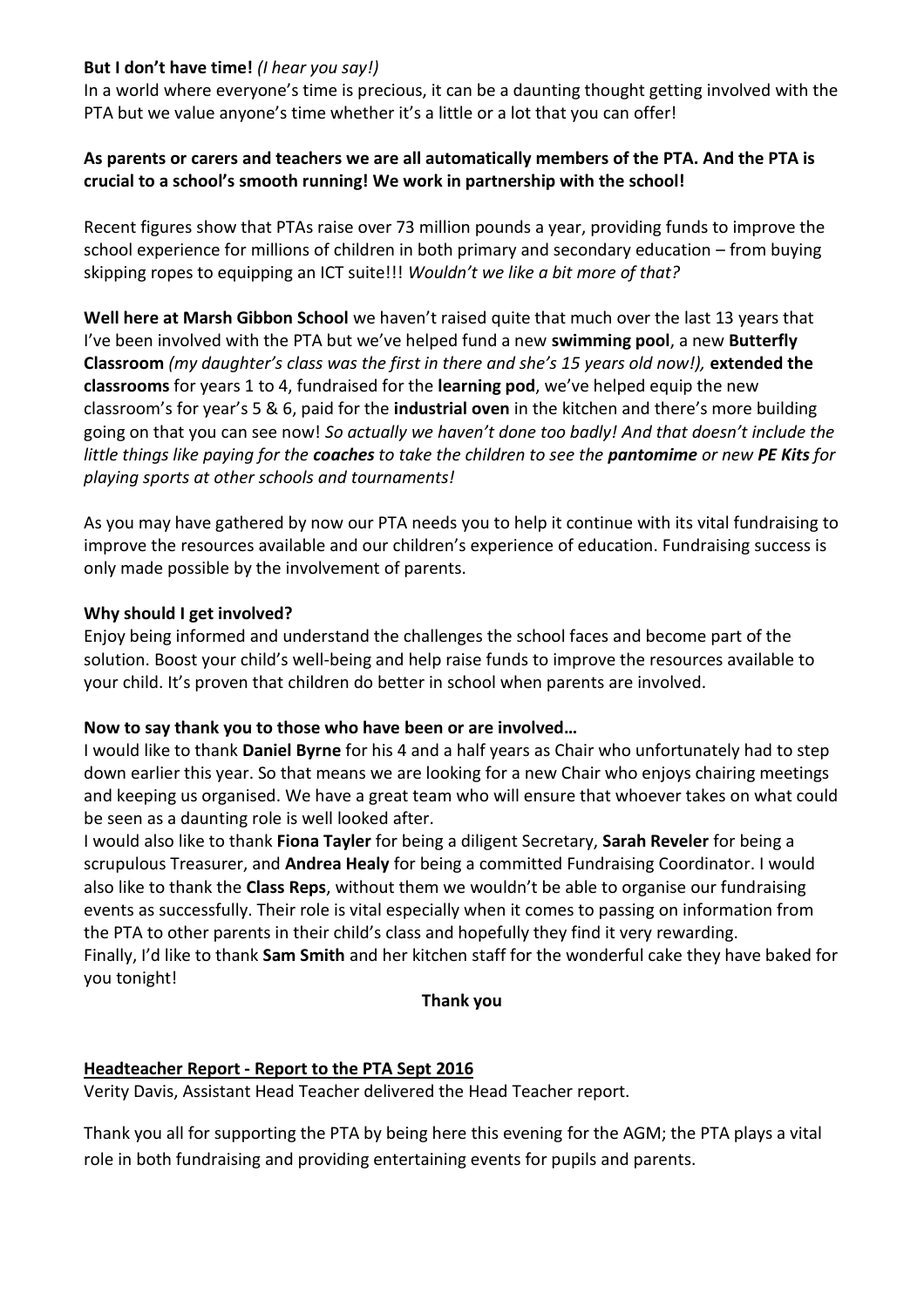Last year was again a very successful one for the PTA committee led by Liz Bruce-Kelly. We have been without a Chair for some time now and Liz has taken the time to ensure that the good work of the PTA continues. I'd like to thank all of you on the PTA for your time; your enthusiasm and your determination. Your work improves the quality of teaching and learning and makes for a much better environment for the children to be nurtured in. Not just the material resources that the PTA raise funds to purchase, but also the sense of community, value and caring which we feel strongly about. This school is a pleasure to teach in and to be linked with.

Soon it will be time to again elect the PTA officers and Committee. By volunteering, and giving a small amount of your time, you will be impacting on the quality of education that every child will receive at this school. Every member of the school community is a member of the PTA. In terms of roles - The Chair and Officers drive the PTA, organise meetings and make sure that all of the affairs of the PTA are in order. The Class Reps are the link between the parents of children in that class and the PTA. The PTA is not a governing body and its role is that of raising funds and organising social events. Other issues should be directed to the class teachers, myself or Mrs. Hickey the Head Teacher.

Over the last year the PTA have contributed hugely to the school, they have funded the new cooker which allows us to offer hot meals to all the children. Large expenses such as these would otherwise be impossible from a school budget. The PTA is clearly in a strong place financially for which we are really grateful. All of the PTA events are brilliantly organised and thoroughly enjoyable. If you have never attended any then please look at the dates on your weekly newsletter to see what is coming up next.

I look forward to our committee meetings when these events and others can be further discussed and I wish the PTA well for the forthcoming year.

# **Treasurer's Report and Accounts for year ended 31 August 2016**

We started the year with £8898.88 in the current account, and £713.21 in cash (total £9613.09). Included in this amount we received £434.97 in donations.

The hard work of the PTA committee and everyone who has helped with events and other fundraising activities resulted in a **NET INCOME of £7850.14** which is money that will be put back into supporting the school.

The school benefited from **£9079.30 in donations from the PTA** for the year which has helped towards the costs of:

- New oven £8300.00
- Cost of coaches to pantomime £550.00
- Outdoor learning £63.30
- The PTA also paid for PTA membership costs, which also covers our insurance and various other costs associated with the running of the PTA which totalled £166.00.

We had a strong finish to 2016 with the Pig Roast continuing to be our biggest fundraiser, £3023.94.

The Merry Go Round had a great year and raised a grand total of £142.00, thanks to Jayne Sinclair. Some of our other big fundraisers were: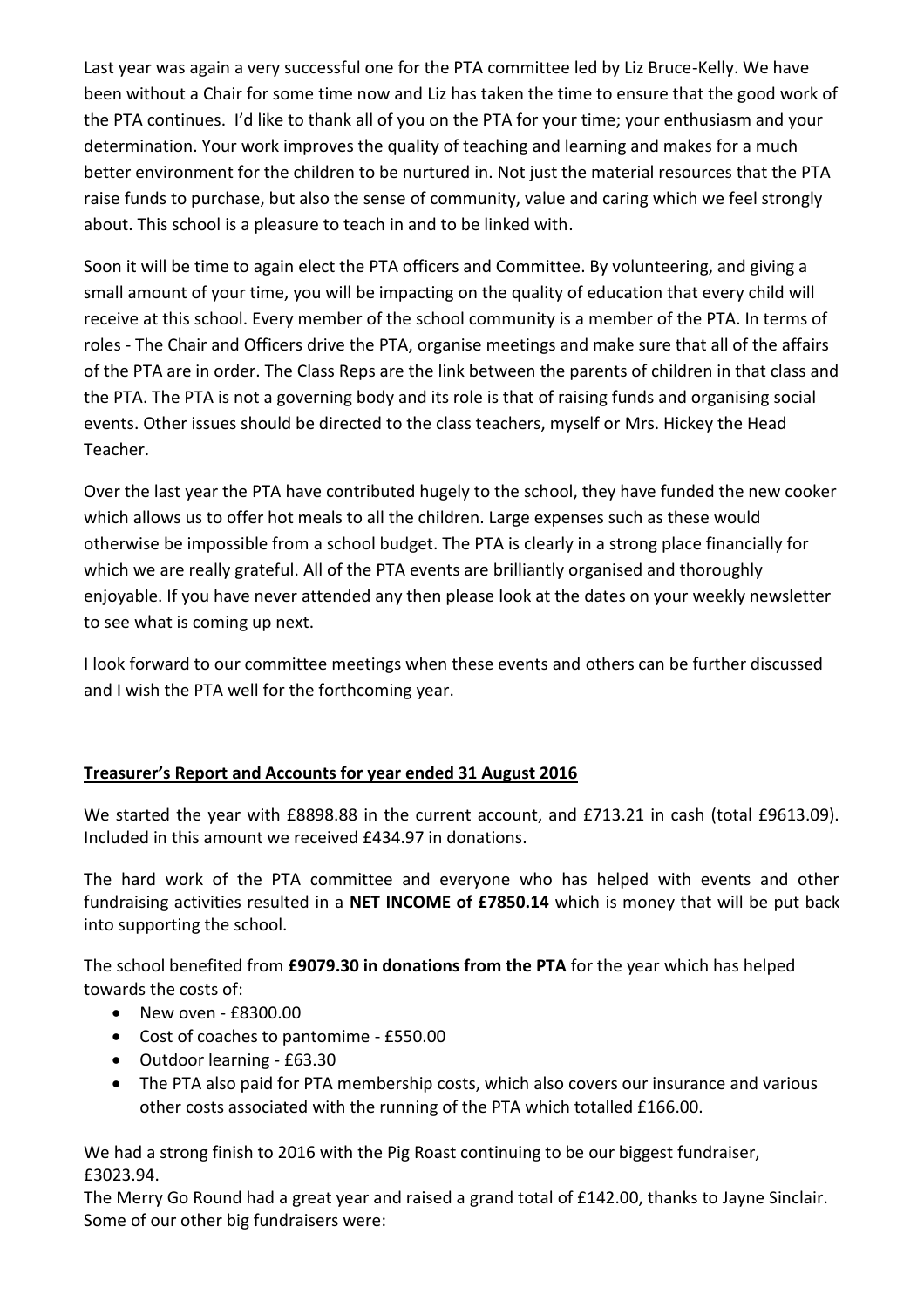Film & Disco Nights - £446.03 Masquerade Ball - £754.70 Christmas Fayre - £1667.12 Fashion Show - £300.84 Eggstravaganza - £135.82 Royal Matchbox/Tea - £613.84

We start this year with £7799.53 in the current account and £474.71 in cash, total £8274.24. The PTA is in a healthy financial position and we look forward to the next fundraising event.

Thank you to all the wonderful people who attend the fundraising events and helping out when they can, it would not be the place it is today for our children's education and it really is appreciated.

Thank you!

Sarah Reveler

Treasurer *Marsh Gibbon School PTA* [treasurer@marshgibbonpta.org.uk](mailto:treasurer@marshgibbonpta.org.uk)

### **Governors Report – Report to the PTA Sept 2016**

Bev Hampson, Vice-Chair of the governors, delivered the report on behalf of the governing body.

The school governors would like to thank the PTA for their contribution to the school in the last year, in particular for the purchase of the new oven in the school kitchen. The Governing Body currently has a vacancy for a new Governor so would welcome hearing from any interested parent.

### **Election of Officers**

**Chair: Philip Blazdell** Nominated By: Liz Bruce-Kelly Seconded: Katy Kelly **Secretary: Fiona Tayler** Nominated By: Liz Bruce-Kelly Seconded: Karen Maciejewski **Vice Chair: Liz Bruce-Kelly** Nominated By: Katy Kelly Seconded: Andrea Healy **Treasurer: Sarah Reveler** Nominated by: Liz Bruce-Kelly Seconded by: Holly Franklin **Fundraising Coordinator: Andrea Healy** Nominated By: Liz Bruce-Kelly Seconded: Fiona Tayler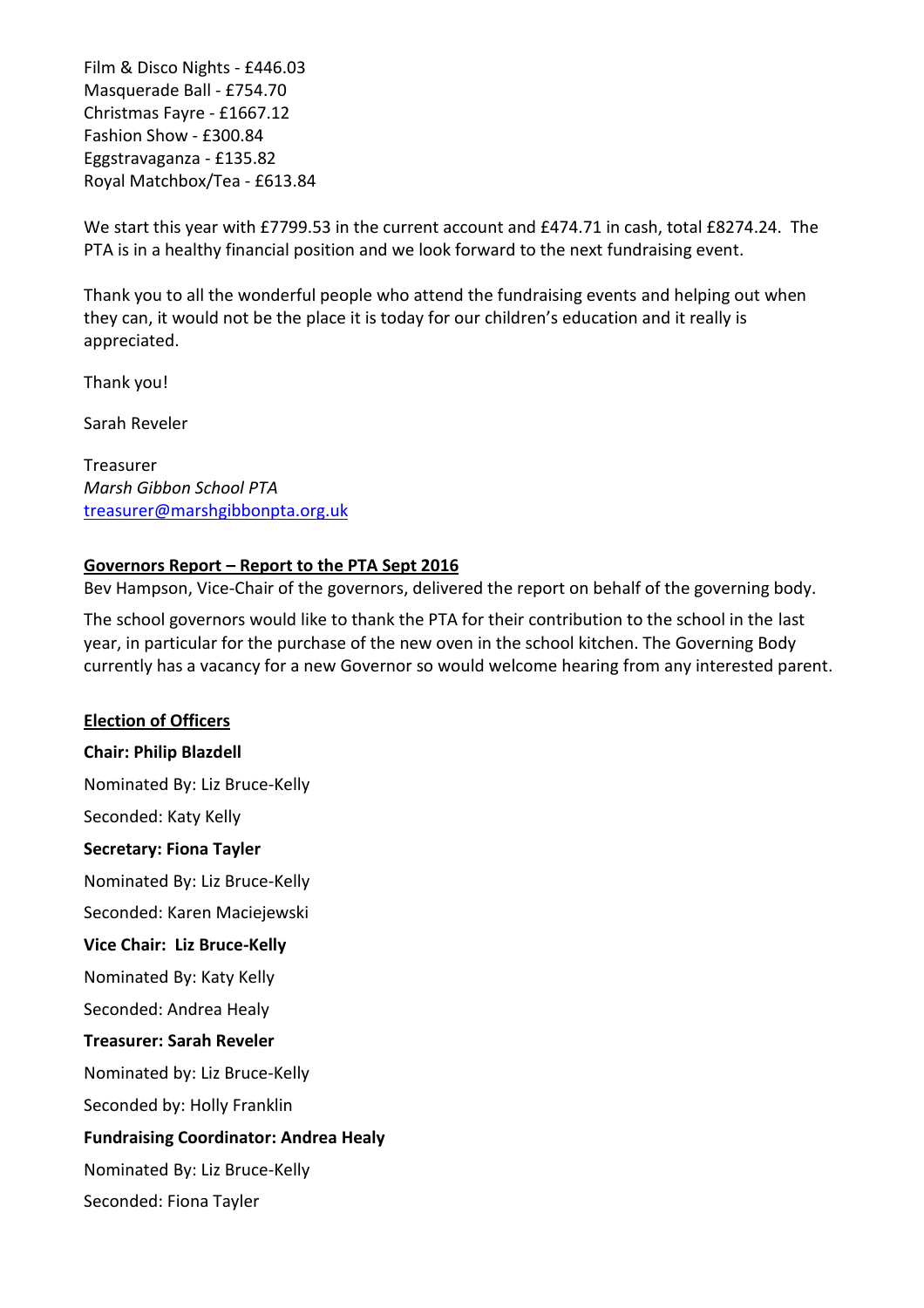### **Class Reps:**

| <b>Butterflies:</b> | Louise Mew and Katie Blazdell            |
|---------------------|------------------------------------------|
| Owls:               | Currently vacant. Role to be advertised. |
| Dragons:            | Currently vacant. Role to be advertised. |
| <b>Rabbits:</b>     | Karen Barber and Melanie Ash             |
| Hedgehogs:          | Katy Kelly, Alex Busby and Kath Pullen   |
| Foxes:              | <b>Judy Toes and Helen Fryer</b>         |
| Eagles:             | Karen Maciejewski and Fiona Tayler       |

### **PTA Events:**

### **2016 to 2017 Programme of events:**

Please send potential fundraising ideas to Andrea Healy.

- **Christmas Fayre:** 2<sup>nd</sup> December
- **School disco:** TBD
- **Film night** TBD
- **Pig Roast:** Not discussed.
- **Merry go Round uniform shop** –.

### **AOB**

- Are there any parents who would be happy to be involved in a lift share to Waddesdon School?
- The Butterfly Facebook (closed) group needs to be created. Mrs Blazdell will create the group (Butterfly parents can "friend" Mrs Blazdell to be added to the group).
- Philip Blazdell: Queried why the Easy fundraising website is not used enough. Parents suggested a lesson or tutorial to see how easy it is to set up and use.
- Peter Ferens (Governor): On behalf of the Marsh Gibbon Horticultural Society, offered to work with the school to get children involved in gardening.
- Bev Hampson: Appealed to the PTA for a 50% contribution towards a LearnPad (a tablet computer for schools) for each class. The tablets are robust and specially configured to offer opportunities for interaction and collaboration between home, school, and teachers. The PTA approved in principle to contribute towards the cost, but more research will be carried out to ensure the best deal for the school.
- Sarah Reveler: Should the school continue to pay the annual £50.00 contribution to the Life Together magazine. It was agreed that we continue.
- Sarah Reveler: Should the name of the PTA change to reflect that we are a primary school? Agreed.
- Sarah Reveler: Asked for a school wish list.
- Claire Scott: Queried whether there will be new school signs. Answer: Signs are to be organised once the building work is complete to go where the old noticeboard was at the front of the school.